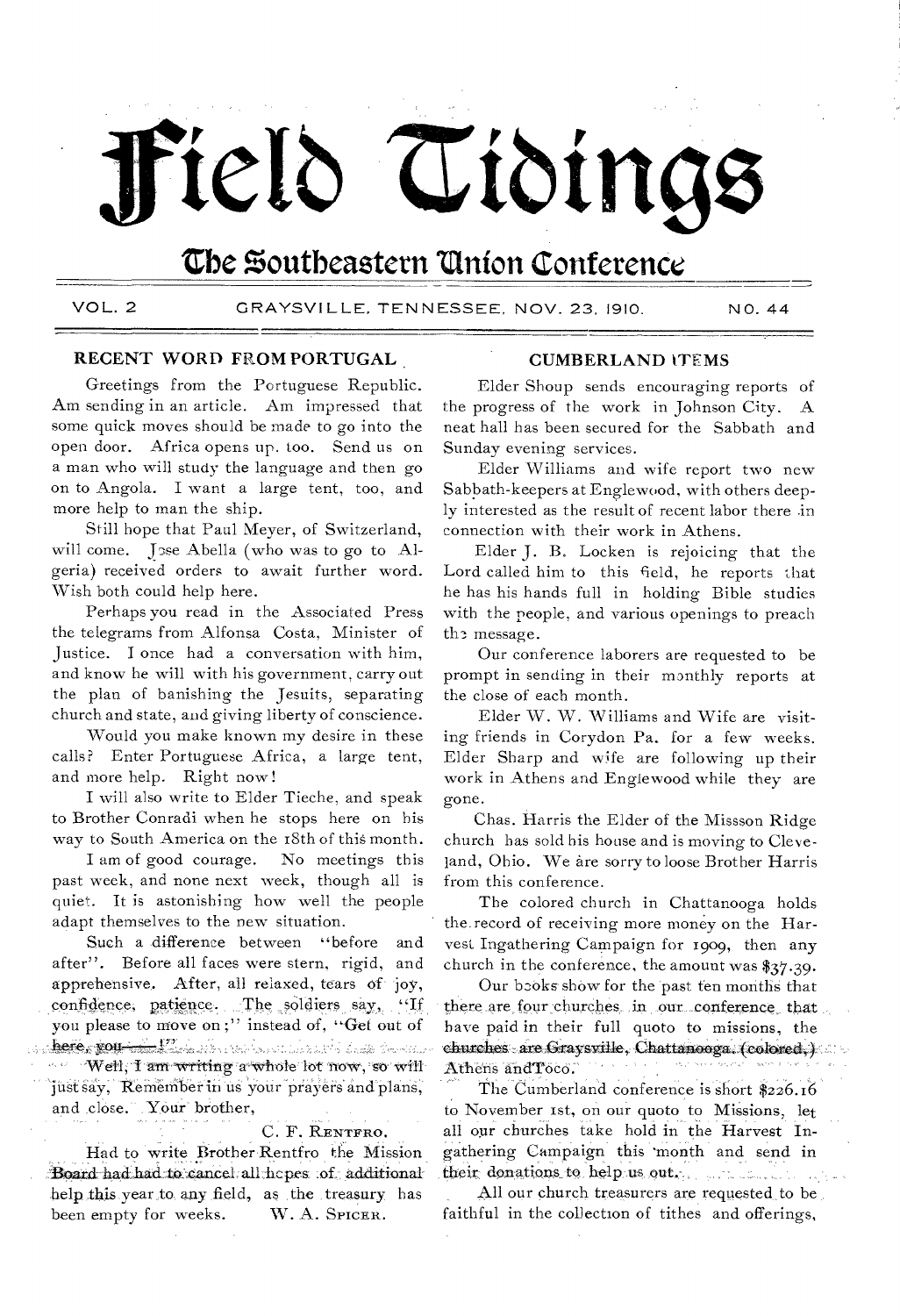sending same to our conference office the first Monday following the last Sabbath in each month.

Interesting experiences are being reported by those engaged in the Harvest Ingathering Campaign. A young sister secured \$3.00 for fifteen papers in a short tine in an office building in Chattanooga. A brother reports having secured \$5.00 by letter for one paper, let the good work go on and every church member do his duty.

Our Office has recently received a goodly number of subscriptions from the missionary secretaries of the. Chattanooga and Knoxville churches, for the "Review," "Signs of the Times," and "Field Tidings."

## **FLORIDA CONFERENCE MEETING**

#### **Some Resolutions Passed**

The 17th Annual Session of the Florida Conference was held in Leesburg Oct., 16-2o-

Among some of the important resolutions passed were the following :—

That, we, as members of the conference put forth special effort during the coming year, by visiting our neighbors, giving Bible readings, selling or giving away papers or tracts and that we will as far as possible sell our good books, and that we make an effort to bring at least one person into the truth the coming year, and if possible, induce him to attend the campmeeting.

It was recommended that our quota on the \$300,000 fund be made up as soon as possible and sent on to the Union conference treasurer. The quota is \$5.00 a member.

As a gift of money amounting to about \$1400.00 has been donated to this conference for the establishment of a school or sanitarium for the colored people, it was voted that we approve of this enterprise and authorize the conference committee and Negro Mission committee to proceed with the establishment of such an institution, but to incur no indebtedness.

Whereas our Sabbath-schools need the blessed inspiration of a real burden for mission fields, while opportunities to spread the message in foreign lands are multiplying faster than the means; and as the Florida conference has already responded to the action of the last General Conference in voting that all the regular Sabbath-school donations be given to missions by attaining to a place on the "Honor Roll."

Resolved :—That this policy be continued and urge that no school permit a' lowering of the standard by the use of any of the regular Sabbath-school donations for any thing but mission work.

Whereas, at our conference last year a fund of \$i000 was voted to be raised for additional equipment for our sanitarium, and,

Whereas, only about \$400 has been realized, therefore,

Resolved :—That we put forth special effort to raise \$150 per quarter until the whole sum is made up.

Whereas, the General Conference has recommended a wide circulation of the book "Ministry of Healing" on account of the great good that can be accomplished through the circulation of this most excellent book and since the proceeds will be used for the relief of our sanitariums and the medical missionary work, there fore,

Resolved :—That we, the constituency of the Florida conference will, as soon as possible, arrange to enter upon this campaign in harmony with the following plan :-

(a) Secure one copy of "Ministry of Healing," paying cash for the same.

(b) Use this copy as a sample from which to take orders until the full quota of six books is desposed of.

(c) As soon as any book is delivered, the money received from its sale to be forwarded immediately to the conference treasurer, the conference treasurer in turn forwarding the money to the Union treasurer.

(d) That the five copies of "Life and Health" be taken and sold as soon as possible and this work coutinued until the full fifteen copies are sold and the money therefrom sent in.

(e) That the medical secretary, state missionary agent, and ministers, consider this campaign work as part of their responsibilities and do what they can for its furtherance.

(f) That local church elders be asked to keep the work prominently before their churches until each member has done his part or until the church as a church has completed its full quota.

Whereas, at the sixth meeting of the fifteenth annual srssion of the Florida conference held at Palatka, the delegates approved the starting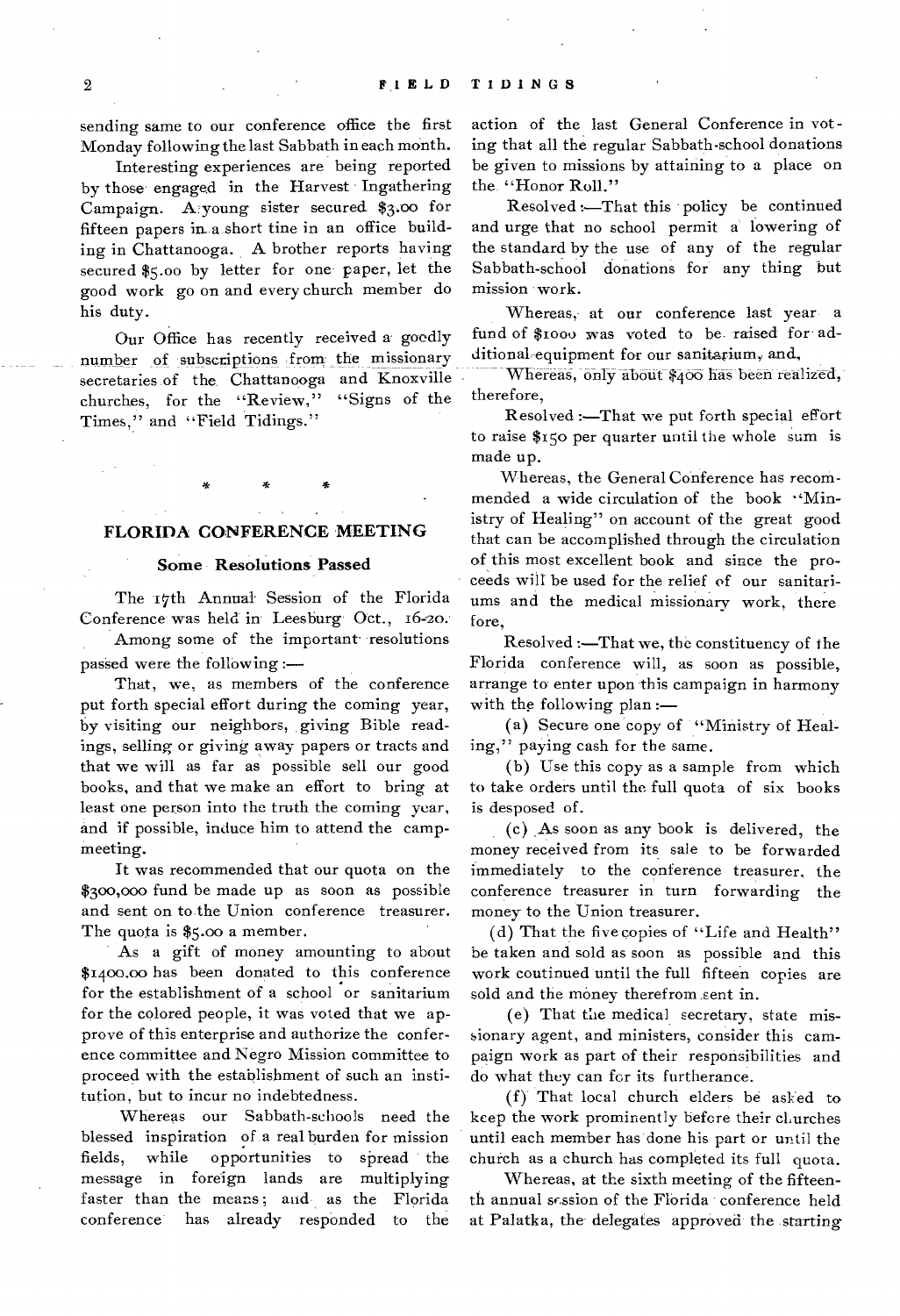of a sanitarium at Orlando, and called upon the executive committee to secure for the Florida. Conference Association capital stock in the Florida Sanitarium and Benevolent Association, and,

Whereas, more than two-thirds of the entire issue of stock' is now vested in our conference association, and experience has shown that such institutions should be entirely owned and 'con\_ trolled by our conference organizations, and.

Whereas, the prosperity attending the Florida Sanitarium and the good accomplished already by it have demonstrated the move to be of God.

Therefore, be it revolved  $:$  -That we at once take steps for the purchase of the remaining private shares of capital stock of the said institution, thus completely vesting its title in our conference.

Whereas, in the providence of God, our conference sanitarium, though still in its infancy, has already been a blessing in our state, both in the healing of the sick and in fruitful evangelistic effort, therefore,

Resolved :—(a) That we give our influence and sympathy to the Florida Sanitarium in calling the attention of inquiring sick ones in our midst to the institution, and in praying that di vine wisdom and skill be given to its managers and- helpers.

(b) That we call the attention of our youth of both sexes to the opportunity, now offered to young people to be trained for usefulness in the cause of God, in the Nurse's Training School , conducted by the Florida Sanitarium, and urge them prayerfully to consider their own duty in the matter.

The plan of continuing to hold Sabbathschools and Young Peoples' conventions the coming year as might be arranged by the committee was recommended.

As a teachers' institute was conducted the past summer with gratifying results, it was resolved that a similar institute beheld this coming summer at such time and place as may be arrang. ea: by the executive committee.

As our school work is now more systematize. ed and there is need of a higher standard of education, it was, by vote, recommended that at the proper time all of our teachers be required to pass a regular examination, receiving a teacher'scertificate. It was also voted that all applications for teachers be made through the educations: al secretary, together with a definite proposition, as to salary, fare, etc.

It was resolved that we request those who have a burden to' open institutions which shall profit ...by -denomination-al influence, to confer with the conference officers befcre taking initiative steps.

The needs of the Fort Ogden school were heartily considered and pledges and donations made with which to better equip. the school.

The following officers were chosen for the ensuing year : President, R. W. Parmele ; Secretary and Treaurer of Conference, and Missionary Department, Mrs. R. G. Stringer ; Religious Liberty Secretary, Walter L. Bird; Secretary of Educational and Young People's Work, LeRoy T. Crisler ; Medical Missionary Secretary, Dr. J. E. Caldwell ; Missionary Field Agent, Allen Walker ; Sabbath-school Secretary and Office Assistant, Mrs . LeRoy T. Crisler; Executive Committee, R. W. Parmele, LeRoy T. Crisler, W. L. Bird, W. H. Hall, H. A. Shreve.

Florida Conference Association of Seventhday Adventists, R. W. Parmele (President), W. H. Hall (Secretary and Treasurer) ; Trustees, R. W. Parmele, W. H. Hall, LeRoy T. Crisler.

Executive Committee for Negro Mission Department of Florida Conference, R. W. Parmele, LeRoy T. Crisler, J. W. Manns,

Florida Sanitarium and Benevolent Association ; Trustees, R. W. Parmele (president), Chas. Thompson, R. T. Dowsett, H. A. Shreve, LeRoy T. Crisler, C. V. Achenbach, W. H. Hall; Secretary and Treasurer, LeRoy T. Crisler.

Papers were granted to the following : Ministeral Credentials : R. W. Parmele, Le-Roy T.Chrisler, W. L. Bird, J. E. Caldwell. Honorary Credentials : R. G. Stringer and J. C. Mickkelson. For Ordination and Credentials : W. H. Branson and C. V. Achenbach. Ministerial License : W. C. Achenbach, A. D. Gilbert, Prof. B. D. Gullet, Hugh Jones. Missionary License : Chas. P. Whitford, Mrs. R. G. Stringer, Dr. Lydia E. Parmele, Mrs. Le-Roy T. Crisler, Mrs. C. V. -Achenbach.

Negro Mission Department. Ministerial Credentials : J. W. Manns Ministerial License : : John. Green....... Missionary License ;... Mrs.... L. P. Whetsel, Mrs. J. W. Manns, Ella Sanks, Lulu. MOmford, Anna Butler, Essie Palmer and Felecia.Halmer.

It was also voted that it is the sense of this body that our Conference session-be: held in conjunction with the regular sessions of our annual. camp-meeting,

Mrs. R. G. STRINGER, Sec'y.